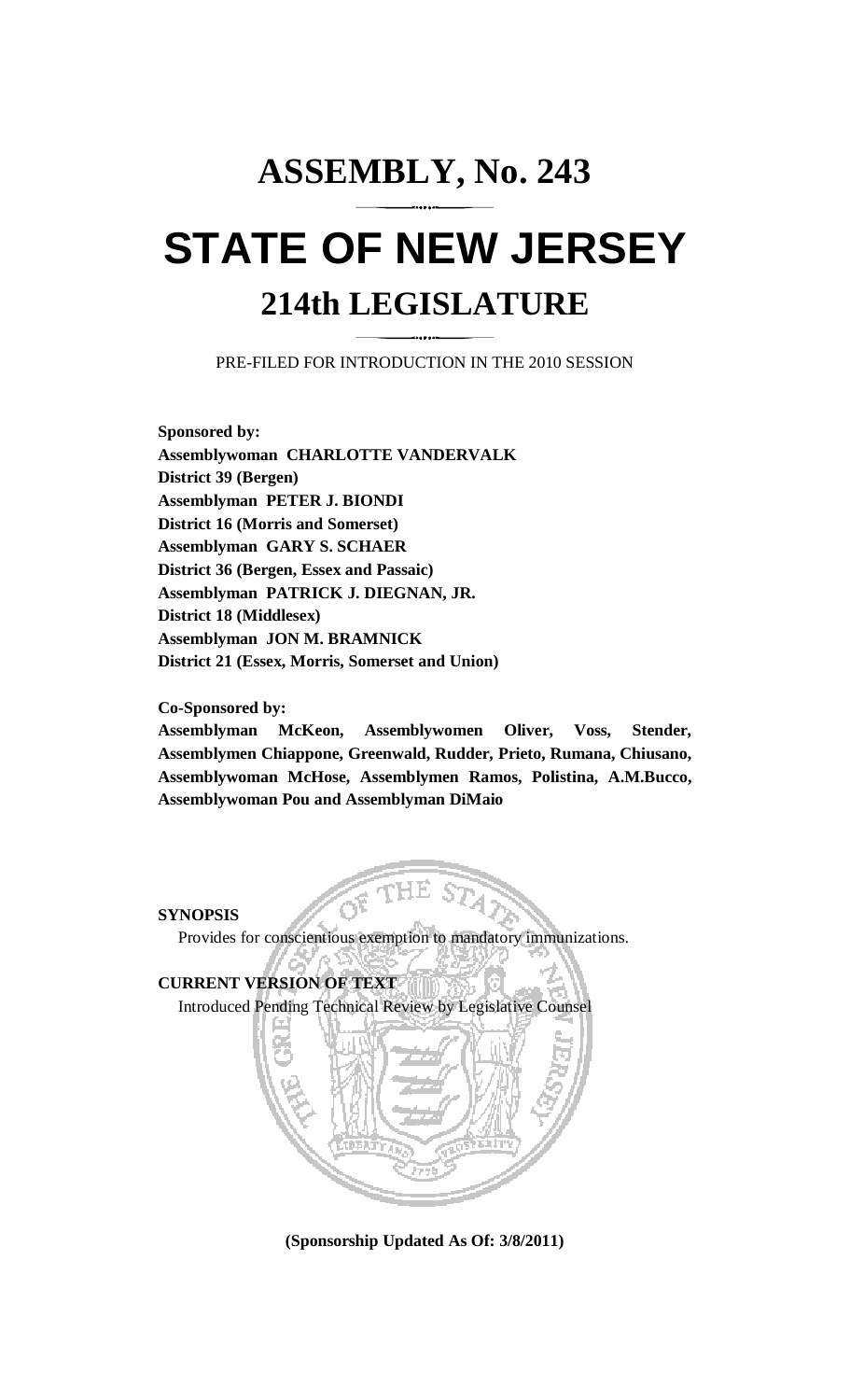### **A243** VANDERVALK, BIONDI

 $\mathcal{D}_{\mathcal{L}}$ 

1 **AN ACT** concerning immunization requirements and supplementing 2 Title 26 of the Revised Statutes. 3 4 **BE IT ENACTED** *by the Senate and General Assembly of the State*  5 *of New Jersey:*  6 7 1. As used in this act: 8 "Commissioner" means the Commissioner of Health and Senior 9 Services. 10 "Conscientious exemption" means an exemption from a 11 mandatory immunization on the grounds of a sincerely held or 12 moral objection to the immunization. 13 "Department" means the Department of Health and Senior 14 Services. 15 "Mandatory immunization" means any vaccination required by 16 the State as a condition for attendance at public or private 17 institutions of higher education, public or private school, 18 kindergarten, nursery school, preschool or child care facilities in 19 New Jersey. 20 "School" means any public or private institution of higher 21 education, public or private school, kindergarten, nursery school, 22 preschool or child care facility in New Jersey. 23 "Student" means any person attending a public or private 24 institution of higher education, public or private school, 25 kindergarten, nursery school, preschool or child care facility in New 26 Jersey. 27 28 2. a. The department shall provide to all local health 29 departments a standardized form to be used by a student, or if the 30 student is a minor, by the student's parent or legal guardian, 31 claiming a conscientious exemption from a mandatory 32 immunization. A local health department shall make the form 33 available upon request. 34 The form shall state that the student, or parent or legal guardian, 35 understands the potential benefits of immunization and the risks in 36 not immunizing. The form shall require, at a minimum, all of the 37 following: 38 (1) a statement claiming exemption from a specific 39 immunization signed by the student, or if the student is a minor, by 40 the student's parent or legal guardian, witnessed by the local health 41 officer or the local health officer's designee; 42 (2) the name and address of the person who signs the form; 43 (3) the name of the student seeking exemption from the 44 immunization; and 45 (4) the school at which the student is enrolled. 46 b. Upon receipt of a completed form by a local health 47 department, the designated local health officer shall grant a 48 conscientious exemption from a mandatory immunization to a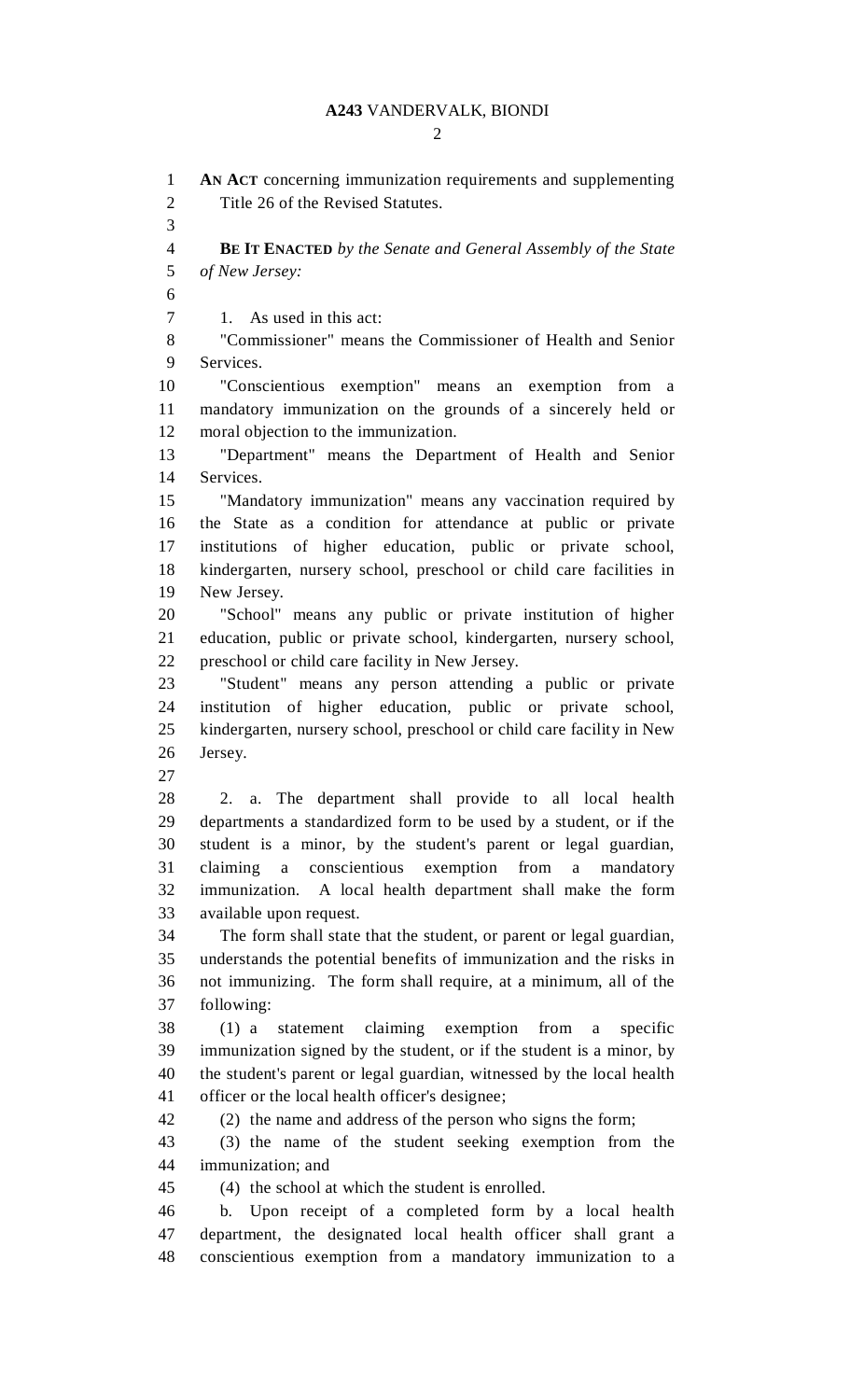3

1 student. A student who is granted a conscientious exemption shall 2 provide the form granting the exemption to officials at the student's 3 school.

4

5 3. a. Any student with a conscientious exemption from a 6 mandatory immunization may be excluded from school during a 7 vaccine-preventable disease outbreak or threatened outbreak as 8 determined by the commissioner.

9 b. Pursuant to the provisions of R.S.26:4-6, a school official 10 may prohibit the attendance of any student who has been granted a 11 conscientious exemption and is under a school official's control, on 12 the account of a communicable disease, or to prevent the spread of a 13 communicable disease. The school official may also specify the 14 duration of time that the student with a conscientious exemption 15 must remain away from school.

16 c. A conscientious exemption from a mandatory immunization 17 may be suspended at any time by the commissioner during the 18 existence of an emergency, as determined by the commissioner.

19

20 4. The Commissioner of Health and Senior Services shall, 21 pursuant to the "Administrative Procedure Act," P.L.1968, c.410 22 (C.52:14B-1 et seq.), adopt rules and regulations to effectuate the 23 purposes of this act.

24

29 30

32

25 5. This act shall take effect on the 90th day following 26 enactment, but the Commissioner of Health and Senior Services 27 may take such anticipatory administrative action in advance as shall 28 be necessary for implementation of the act.

## 31 STATEMENT

33 This bill provides for conscientious exemptions from mandatory 34 immunizations.

35 Under current law, the State requires certain immunizations for 36 students as a condition for attending public or private institutions of 37 higher education, public or private school, kindergarten, nursery 38 school, preschool and child care facilities in New Jersey.

39 Provisions in the New Jersey Administrative Code grant students 40 medical and religious exemptions from immunizations. This bill 41 would grant a conscientious exemption from a specific 42 immunization to any person attending a public or private institution 43 of higher education, public or private school, kindergarten, nursery 44 school, preschool or child care facility in New Jersey.

45 The bill provides that a student seeking a conscientious 46 exemption shall complete a standardized form prepared by the 47 Department of Health and Senior Services. The form shall be 48 submitted to the student's local health department, which shall grant